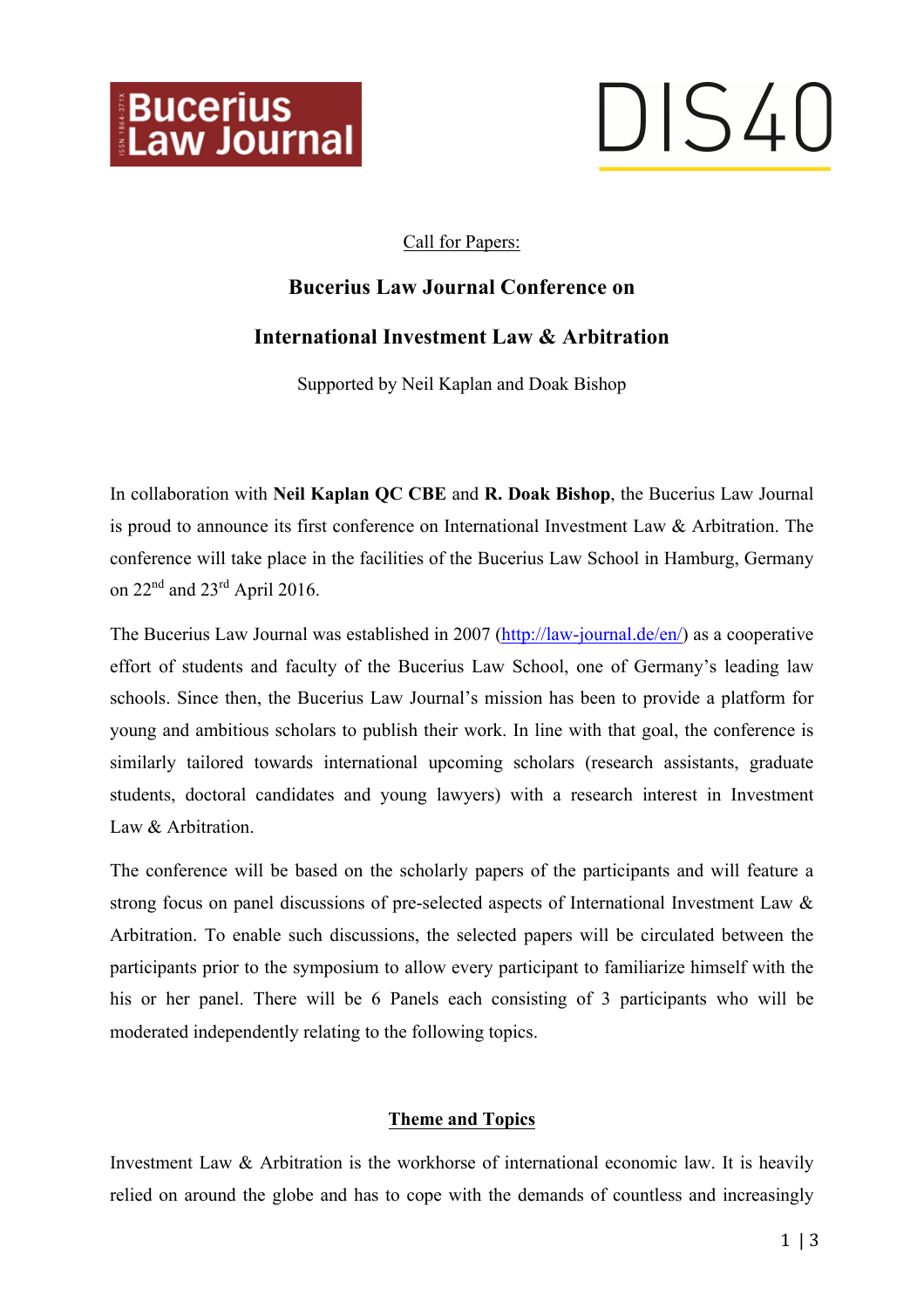complex proceedings. At the same time, Investment Law & Arbitration has come under close public scrutiny in the midst of a heated political debate. Both of these factors have led to the field of investment protection being subject to continuous changes. Therefore, it presents an abundance of challenges in its interpretation and application.

While these problems are often deeply rooted in the doctrinal foundations of international law, they similarly come up during live arbitral proceedings. Debating these common challenges of academics and practitioners, the goal of the conference is to bridge this gap between academic analysis and legal practice. Given this objective, topics for papers should be selected with a view to the practical impact on current issues in International Investment Law & Arbitration.

Relevant fields of International Investment Law & Arbitration include:

- *Legitimacy and Transparency (e.g. Investment Court, Transparency, Arbitrator Ethics)*
- *Efficiency of Procedure (e.g. Early Dismissal of Frivolous Claims, Increasing Use of Consultations and Mediation?)*
- *Financial Aspects and Costs (e.g. Third Party Funding, Security for Costs, Small Claims)*
- *Harmonization of Arbitral Procedure between Commercial and Investment Arbitration*
- *The Return of the State (e.g. Right to Regulate, Joint Binding Interpretations)*
- *Systemic Integration of Public International Law and Investment Treaties (e.g. Conflicts between EU Law and Investment Treaties, Interplay between Trade and Investment Law)*

#### **Application, Travel Allowance and King & Spalding Scholarships**

Participants will be admitted based on their abstracts related to relevant fields of International Investment Law & Arbitration submitted in response to this Call for Papers. 18 applicants will be admitted as panelists for the discussion. The abstract shall consist of 500-700 words, which has to be handed in prior to the conference (deadline: January 10, 2016).

Due to the support of the Bucerius Law School, there will be **travel allowances** up to **EUR 100** per admitted panelist. Food and beverages will be provided during the conference. In addition, there will be two **"King & Spalding scholarships"** for the two best abstracts in the amount of **EUR 1,000** and **EUR 500.**